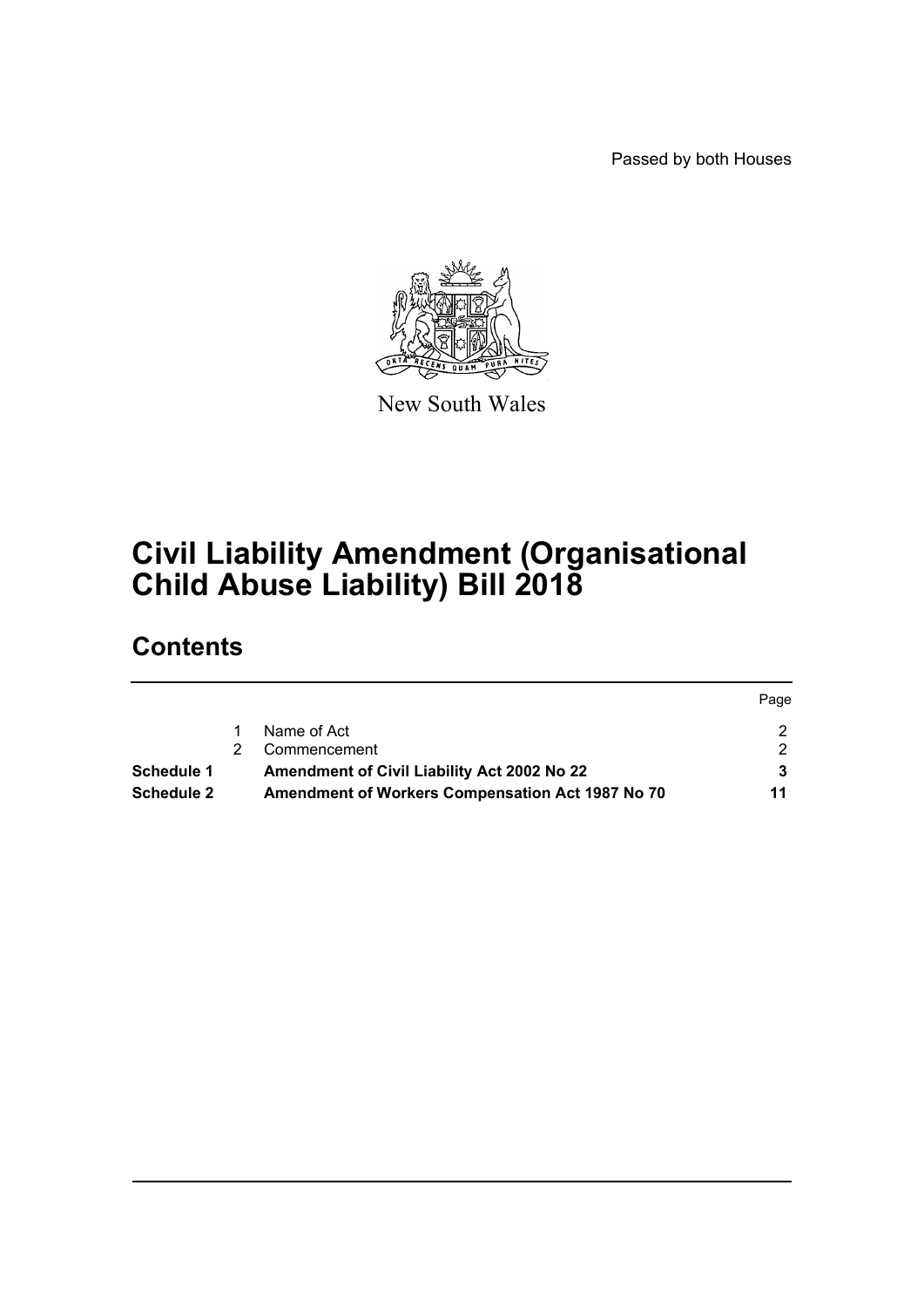*I certify that this public bill, which originated in the Legislative Assembly, has finally passed the Legislative Council and the Legislative Assembly of New South Wales.*

> *Clerk of the Legislative Assembly. Legislative Assembly, Sydney, , 2018*



New South Wales

# **Civil Liability Amendment (Organisational Child Abuse Liability) Bill 2018**

Act No , 2018

An Act to amend the *Civil Liability Act 2002* to make organisations liable in certain circumstances for child abuse perpetrated by persons associated with the organisation and vicariously liable for child abuse perpetrated by employees and persons akin to employees and to permit plaintiffs to bring civil child abuse proceedings against unincorporated organisations.

*I have examined this bill and find it to correspond in all respects with the bill as finally passed by both Houses.*

*Assistant Speaker of the Legislative Assembly.*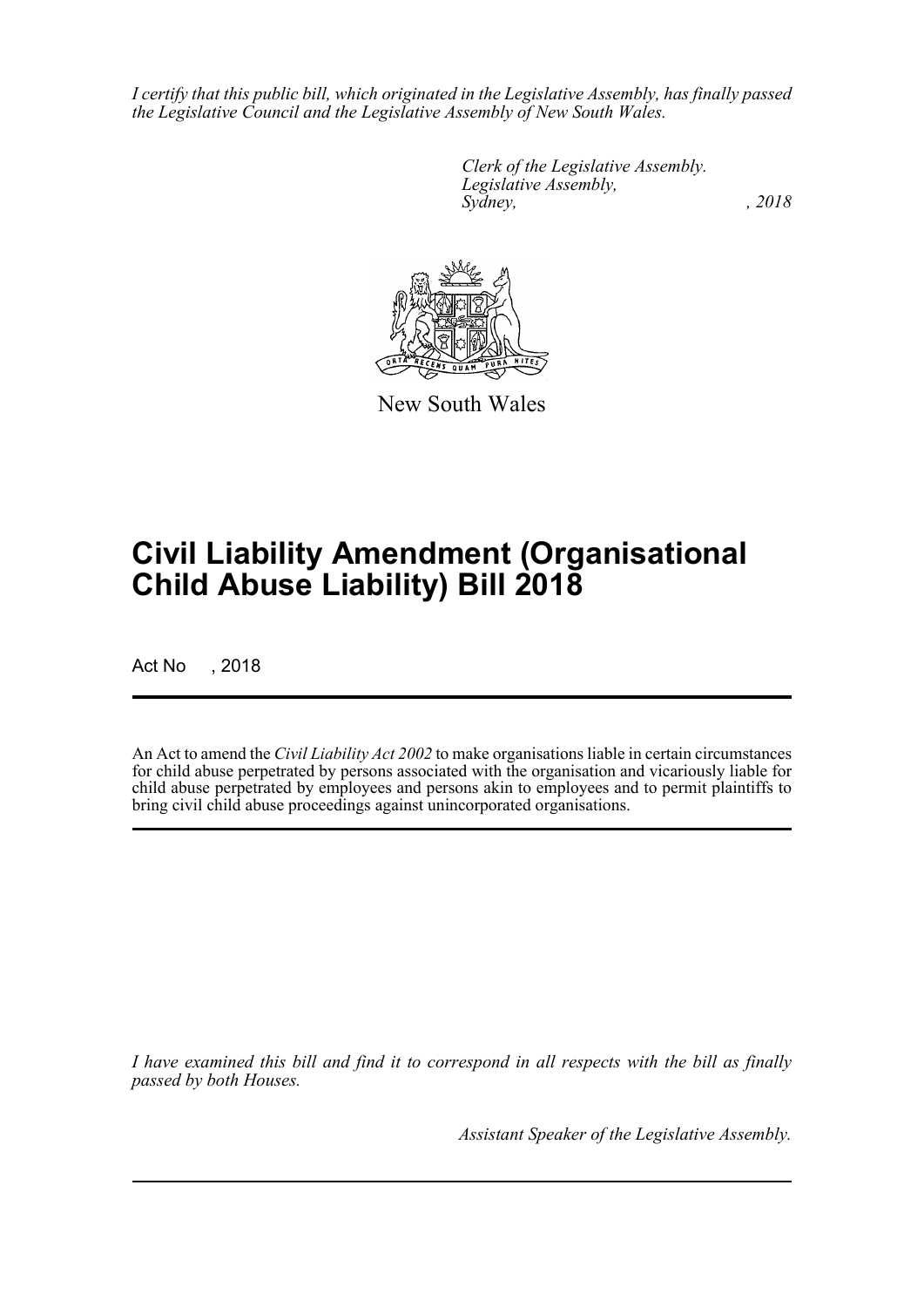#### <span id="page-2-0"></span>**The Legislature of New South Wales enacts:**

## **1 Name of Act**

This Act is the *Civil Liability Amendment (Organisational Child Abuse Liability) Act 2018*.

# <span id="page-2-1"></span>**2 Commencement**

- (1) This Act commences on the date of assent to this Act except as provided by subsection (2).
- (2) Schedule 1 [4], to the extent that it inserts Division 4 of Part 1B, commences on a day or days to be appointed by proclamation.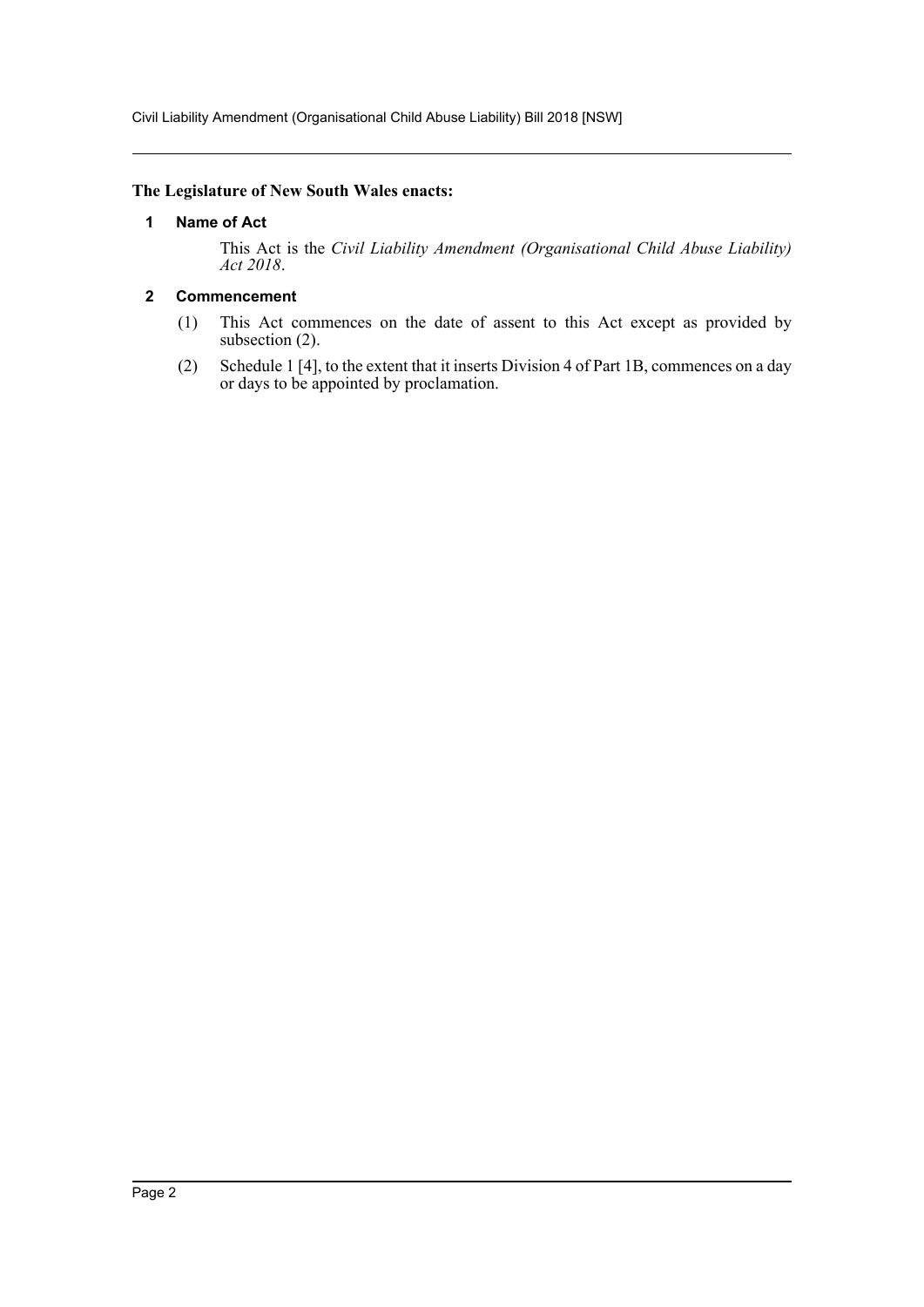# <span id="page-3-0"></span>**Schedule 1 Amendment of Civil Liability Act 2002 No 22**

# **[1] Section 3B Civil liability excluded from Act**

Insert before section 3B (1) (a) (i):

(ia) Part 1B (Child abuse—liability of organisations), and

# **[2] Section 3B (1) (f)**

Insert "(other than Part 1B)" after "the whole Act".

## **[3] Section 3B (1) (f), note**

Insert after section 3B (1) (f):

**Note.** Section 151E (2A) of the *Workers Compensation Act 1987* provides that Division 3 of Part 5 of that Act does not apply to an award of damages that arises from abuse against a child (whether arising under Part 1B of this Act or the common law).

# **[4] Part 1B**

Insert after Part 1A:

# **Part 1B Child abuse—liability of organisations**

# **Division 1 Preliminary**

## **6A Definitions**

In this Part:

*child* means a person under the age of 18 years.

*function* includes a power, authority or duty, and *exercise* a function includes perform a duty.

*organisation* means any organisation, whether incorporated or not, and includes a public sector body but does not include the State.

*public sector body* means the following:

- (a) a government sector agency within the meaning of the *Government Sector Employment Act 2013*,
- (b) a service of the Crown in which persons excluded from the *Government Sector Employment Act 2013* by section 5 of that Act are employed,
- (c) a statutory body representing the Crown that is authorised by legislation to employ staff,
- (d) a statutory body representing the Crown that at any time received funding from the State for a public purpose,
- (e) a body (however described) that has been superseded by a body listed in paragraphs (a)–(d),
- (f) a body (however described) of a kind referred to in paragraphs  $(a)$ –(d) that has been abolished.

## **6B Application of Part**

- (1) Nothing in section 5Q or Part 2A or 5 protects a person from civil liability arising under this Part or places any restriction or limitation on an award of damages made pursuant to this Part.
- (2) A person is not prevented from seeking compensation under Divisions 2 and 3 in respect of the same child abuse but in such a case, an award of damages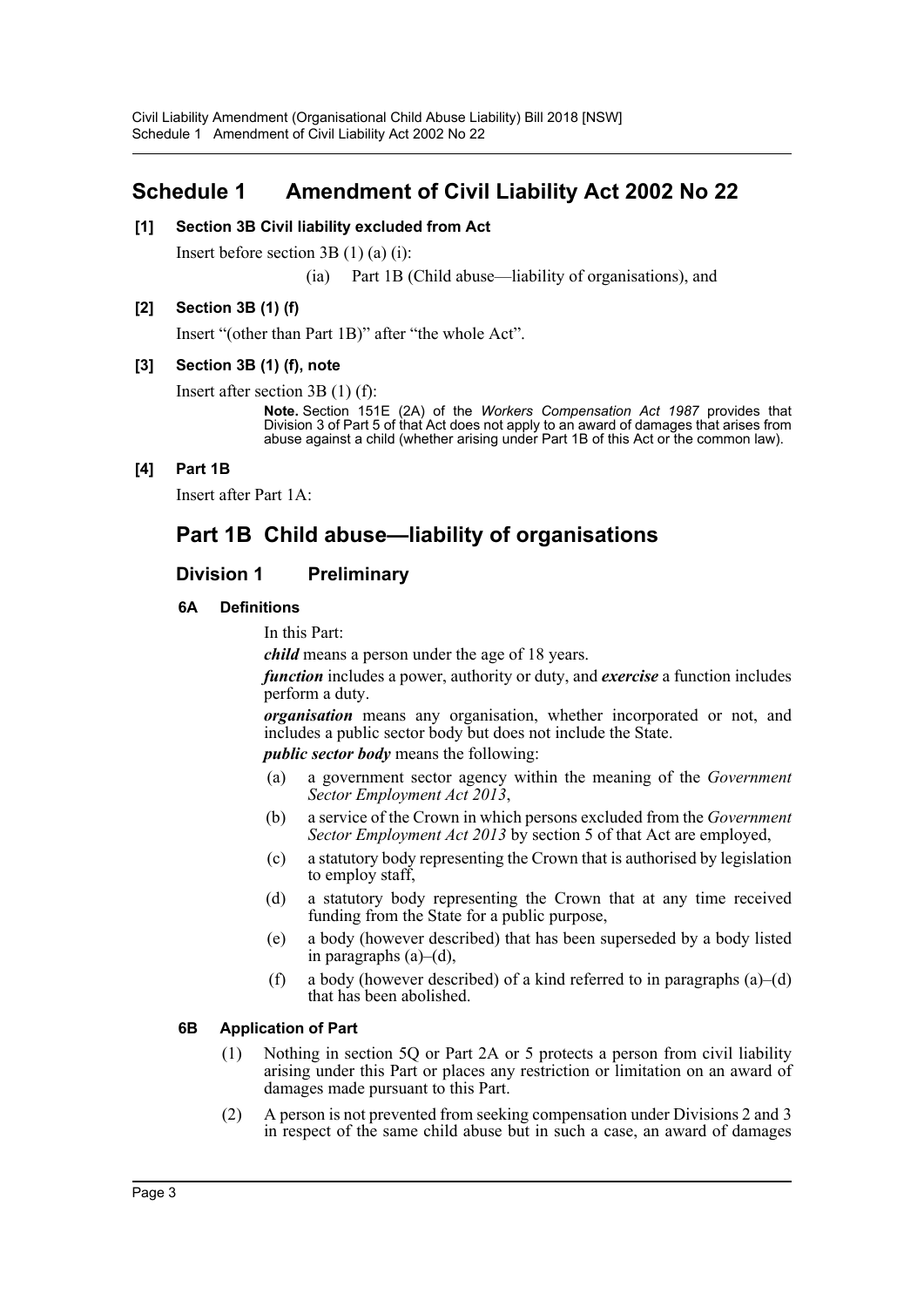under either of those Divisions must take into account any award already made under the other Division.

#### **6C Successor organisations**

An organisation and any successor of that organisation are, for the purposes of this Part, taken to be the same organisation.

# **Division 2 Duty of organisations to prevent child abuse**

#### **6D Organisations that are responsible for a child**

#### In this Division:

- (a) an organisation is *responsible* for a child if it (including any part of it) exercises care, supervision or authority over the child (or purports to do so or is obliged by law to do so), and
- (b) if an organisation (including any part of it) delegates the exercise of care, supervision or authority over a child to another organisation (in whole or in part), each organisation is *responsible* for the child.

#### **6E Individuals who are associated with organisations**

- (1) In this Division, an *individual* associated with an organisation without limitation includes an individual who is an office holder, officer, employee, owner, volunteer or contractor of the organisation and also includes the following:
	- (a) if the organisation is a religious organisation—a religious leader (such as a priest or a minister) or member of the personnel of the organisation,
	- (b) if the organisation or part of the organisation is a designated agency within the meaning of the *Children and Young Persons (Care and Protection) Act 1998*—an individual authorised by the designated agency (under that Act) as an authorised carer,
	- (c) an individual, or an individual belonging to a class of individuals, prescribed by the regulations.
- (2) An individual is not associated with an organisation solely because the organisation wholly or partly funds or regulates another organisation.
- (3) An individual associated with an organisation to which the exercise of care, supervision or authority over a child has been delegated, in whole or in part, is also taken to be an individual associated with the organisation from which the exercise of care, supervision or authority was delegated.

## **6F Liability of organisation for child abuse by associated individuals**

- (1) This section imposes a duty of care that forms part of a cause of action in negligence.
- (2) An organisation that has responsibility for a child must take reasonable precautions to prevent an individual associated with the organisation from perpetrating child abuse of the child in connection with the organisation's responsibility for the child.
- (3) In proceedings against an organisation involving a breach of the duty of care imposed by this section, the organisation is presumed to have breached its duty if the plaintiff establishes that an individual associated with the organisation perpetrated the child abuse in connection with the organisation's responsibility for the child, unless the organisation establishes that it took reasonable precautions to prevent the child abuse.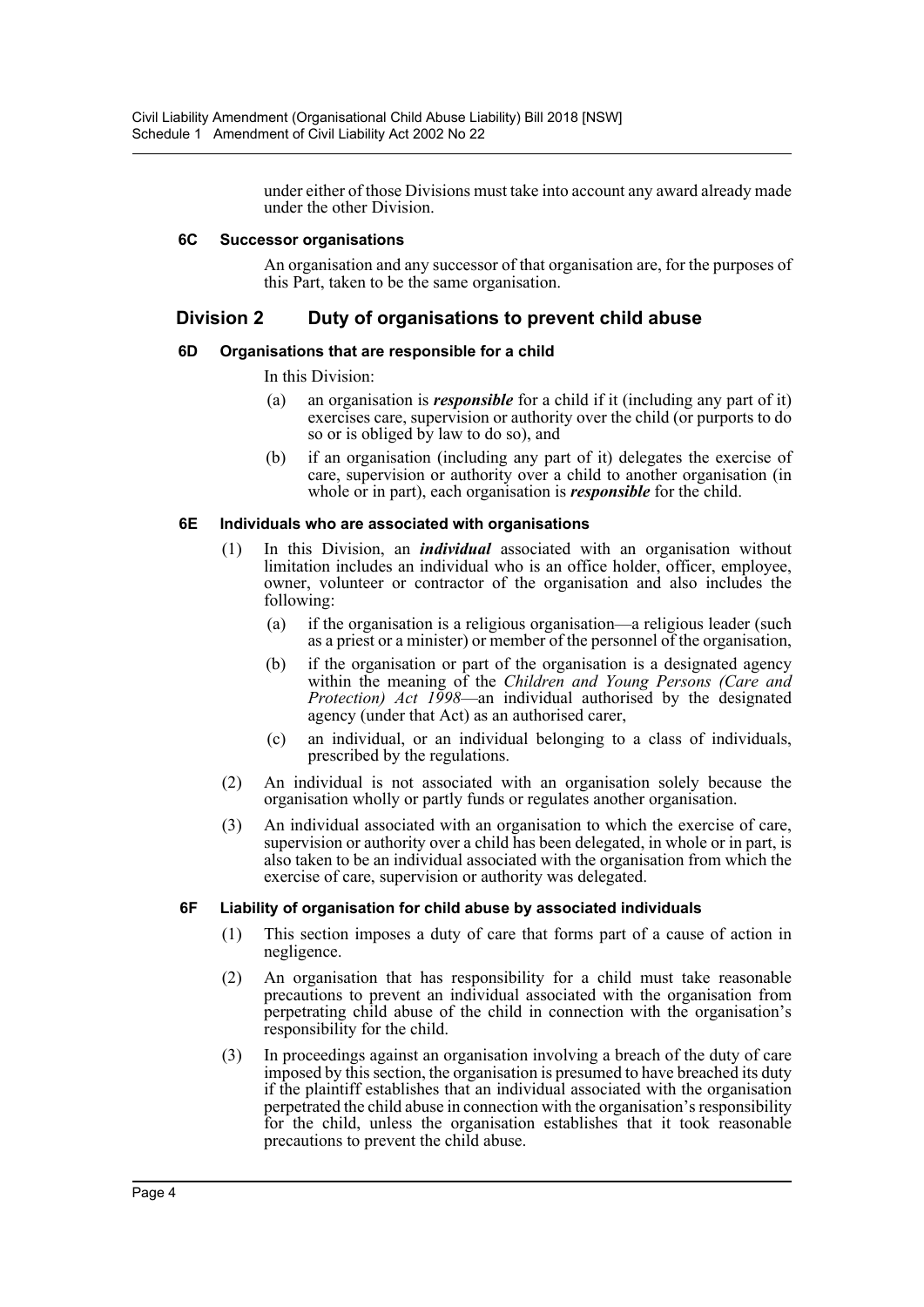- (4) In determining, for the purposes of this section, whether an organisation took reasonable precautions to prevent child abuse, a court may take into account any of the following:
	- (a) the nature of the organisation,
	- (b) the resources reasonably available to the organisation,
	- (c) the relationship between the organisation and the child,
	- (d) whether the organisation has delegated in whole or in part the exercise of care, supervision or authority over a child to another organisation,
	- (e) the role in the organisation of the individual who perpetrated the child abuse,
	- (f) the level of control the organisation had over the individual who perpetrated the child abuse,
	- (g) whether the organisation complied with any applicable standards (however described) in respect of child safety,
	- (h) any matter prescribed by the regulations,
	- (i) any other matter the court considers relevant.
- (5) In this section:

*child abuse*, of a child, means sexual abuse or physical abuse of the child but does not include an act that is lawful at the time it takes place.

# **Division 3 Vicarious liability of organisations**

## **6G Employees include persons exercising functions akin to employees**

- (1) In this Division: *employee* of an organisation includes an individual who is akin to an employee of the organisation.
- (2) An individual is *akin to an employee* of an organisation if the individual carries out activities as an integral part of the activities carried on by the organisation and does so for the benefit of the organisation.
- (3) However, an individual is not *akin to an employee* if:
	- (a) the activities are carried out for a recognisably independent business of the individual or of another person or organisation, or
	- (b) the activities carried on by the individual are the activities of an authorised carer carried on in the individual's capacity as an authorised carer.
- (4) The regulations may, despite subsections (2) and (3), prescribe circumstances in which an individual will be akin to an employee or not akin to an employee.
- (5) In this section:

*authorised carer* means a person who is an authorised carer within the meaning of the *Children and Young Persons (Care and Protection) Act 1998* other than a person who is an authorised carer only because the person is the principal officer of a designated agency.

# **6H Organisations vicariously liable for child abuse perpetrated by employees**

(1) An organisation is vicariously liable for child abuse perpetrated against a child by an employee of the organisation if: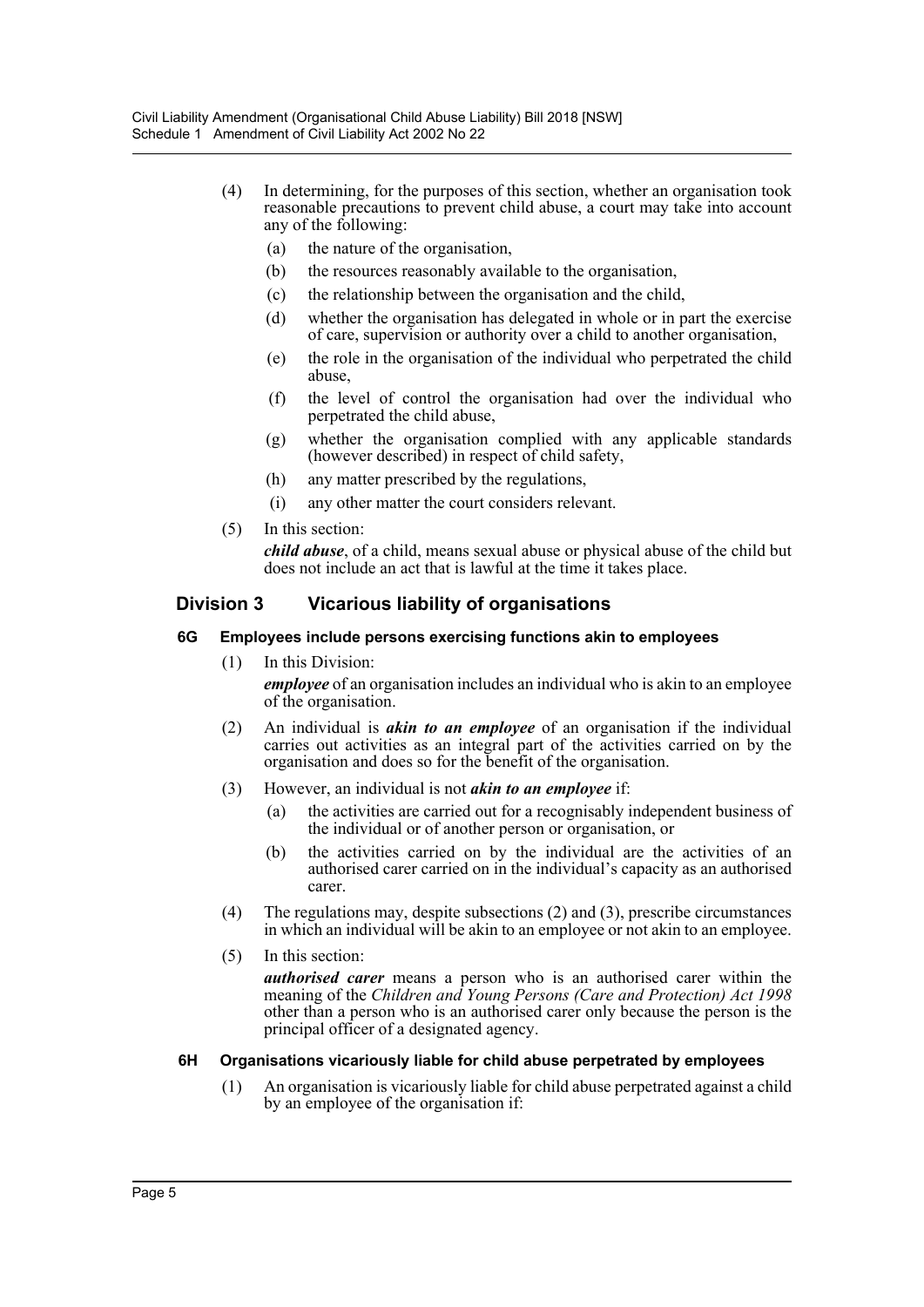- (a) the apparent performance by the employee of a role in which the organisation placed the employee supplies the occasion for the perpetration of the child abuse by the employee, and
- (b) the employee takes advantage of that occasion to perpetrate the child abuse on the child.
- (2) In determining if the apparent performance by the employee of a role in which the organisation placed the employee supplied the occasion for the perpetration of child abuse on a child, a court is to take into account whether the organisation placed the employee in a position in which the employee has one or more of the following:
	- (a) authority, power or control over the child,
	- (b) the trust of the child,
	- (c) the ability to achieve intimacy with the child.
- (3) This section does not affect, and is in addition to, the common law as it applies with respect to vicarious liability.
- (4) In this section:

*child abuse* means sexual abuse or physical abuse perpetrated against a child but does not include any act that is lawful at the time that it takes place.

# **Division 4 Proceedings against unincorporated organisations**

#### **6I Objects of Division**

The objects of this Division are:

- (a) to enable child abuse proceedings to be brought against unincorporated organisations, and
- (b) to enable an organisation to pay liabilities arising from child abuse proceedings from the assets of an associated trust in certain circumstances.

#### **6J Definitions**

In this Division:

*associated trust*—see section 6N (3).

*child abuse proceedings* means proceedings for a civil claim arising from abuse (including sexual abuse) against a child, whether arising under this Part or the common law.

*entity* includes the trustees of a trust.

*legal personality*, in respect of an organisation, means the organisation is incorporated and capable of being sued and found liable.

*management member* of an unincorporated organisation means:

- (a) a member of any management committee of the organisation, or
- (b) if the organisation does not have a management committee, a person who is concerned with, or takes part in, the management of the organisation, regardless of the person's title or position.

*suitable proper defendant*—see section 6M.

*unincorporated organisation* means an organisation that is not incorporated.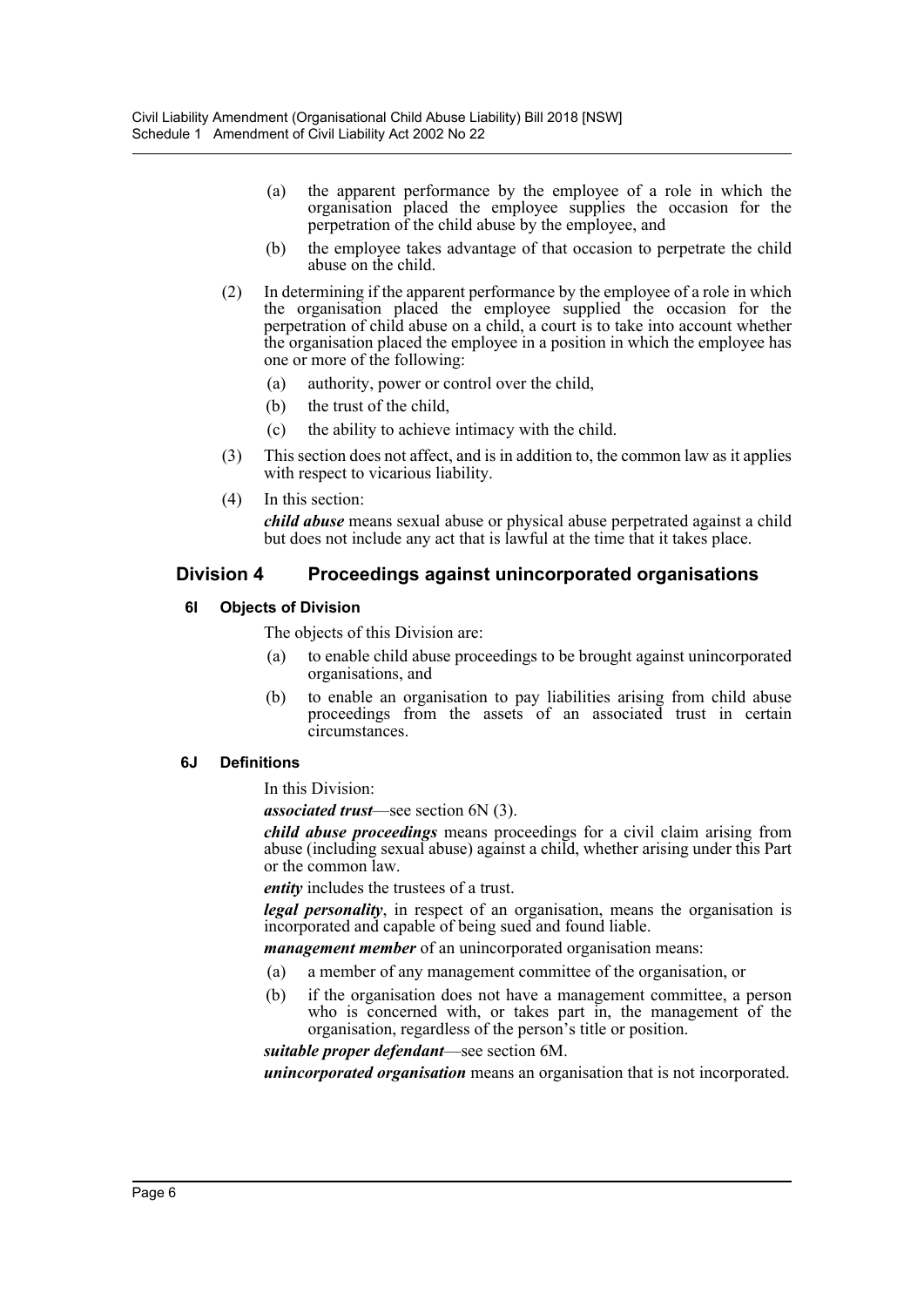#### **6K Child abuse proceedings may be commenced against unincorporated organisation**

- (1) Child abuse proceedings may be commenced or continue against an unincorporated organisation in the name of the organisation or in a name reasonably sufficient to identify the organisation as if the organisation had legal personality.
- (2) For the purposes of this Division, a function that may be exercised by an unincorporated organisation may be exercised by a management member of the organisation.
- (3) A court may make the orders and directions it sees fit for the purposes of this Division, in particular to further the objects of this Division.
- (4) Without limiting subsection (3), a court may direct one or more management members of an unincorporated organisation to exercise a specified function of the organisation under this Division.

# **6L Unincorporated organisation may appoint proper defendant**

- (1) An unincorporated organisation may, with the consent of an entity, appoint the entity as a proper defendant for the organisation at any time.
- (2) An appointment is to be made in accordance with the *Uniform Civil Procedure Rules 2005*.
- (3) However, if the unincorporated organisation is a public sector body, the State is taken to be appointed as the proper defendant.

# **6M Entities suitable to be appointed as proper defendant**

For the purposes of this Division, an entity is suitable to be appointed as a proper defendant for an organisation if:

- (a) the entity is able to be sued in this State, and
- (b) the entity (or, if the entity is a trustee of a trust, the trust) has sufficient assets in this State to satisfy any judgment or order that may arise out of child abuse proceedings against the unincorporated organisation.

# **6N Court may appoint proper defendant**

- (1) This section applies if:
	- (a) child abuse proceedings are commenced against an unincorporated organisation and no suitable proper defendant is appointed for the organisation by the end of 120 days after the unincorporated organisation (or a management member of the unincorporated organisation) is served with notice of the commencement of the proceedings, or
	- (b) after that time, the proper defendant appointed ceases to be a suitable proper defendant.
- (2) The court in which the child abuse proceedings are commenced may, on the application of the plaintiff, appoint the trustees of one or more of the following trusts if the trustees are suitable to be appointed as a proper defendant for the organisation:
	- (a) an associated trust of the organisation,
	- (b) a trust that was formerly an associated trust of the organisation if the court considers that the trust ceased to be an associated trust in an attempt to avoid trust property being applied to satisfy any liability that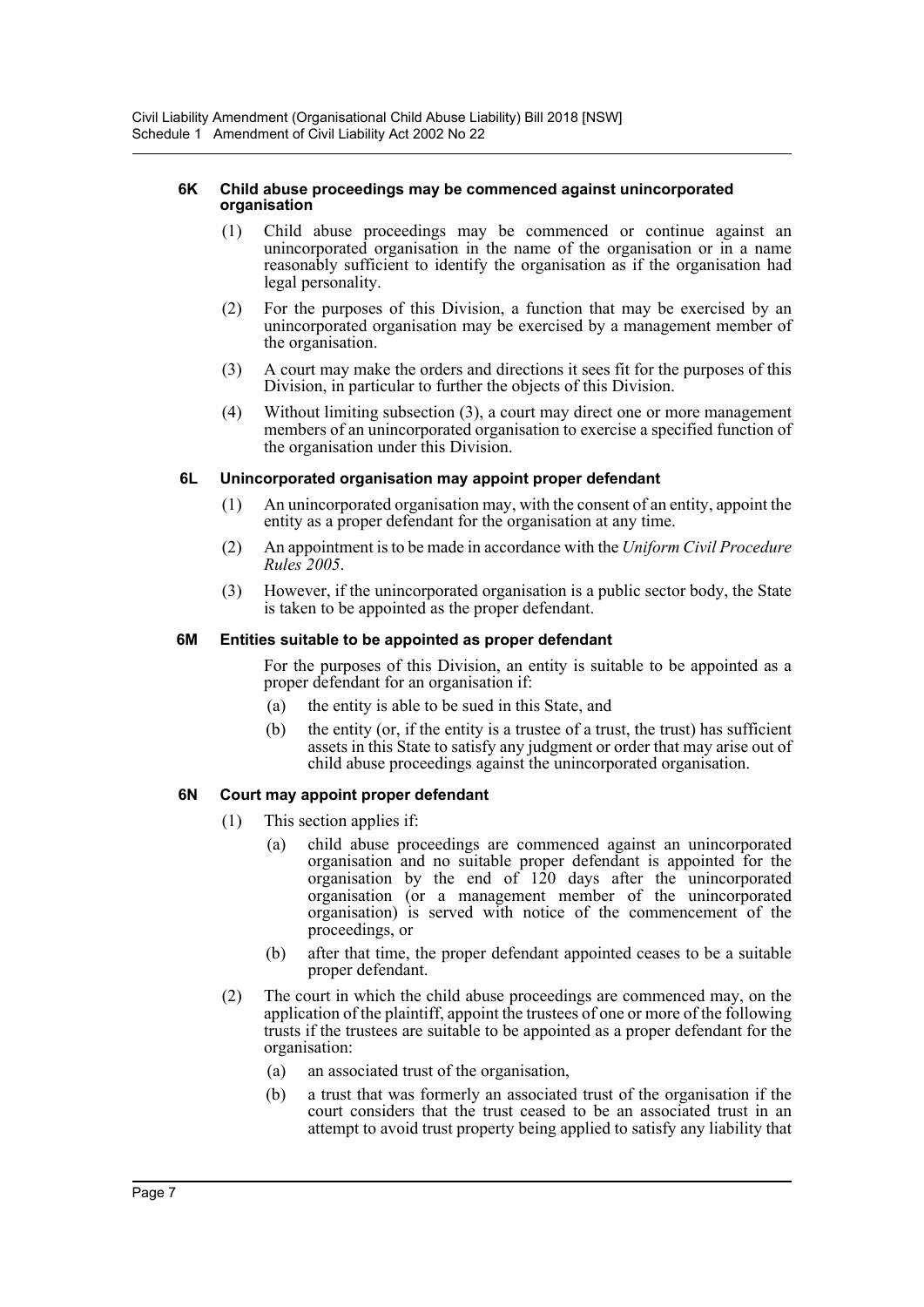may be incurred in child abuse proceedings and it would be unjust not to appoint the trustees of the trust.

- (3) A trust is an *associated trust* of an unincorporated organisation, for the purposes of this Division, if one or more of the following apply:
	- (a) the organisation has, either directly or indirectly, the power to control the application of the income, or the distribution of the property, of the trust,
	- (b) the organisation has the power to obtain the beneficial enjoyment of the property or income of the trust with or without the consent of another entity,
	- (c) the organisation has, either directly or indirectly, the power to appoint or remove the trustee or trustees of the trust,
	- (d) the organisation has, either directly or indirectly, the power to appoint or remove beneficiaries of the trust,
	- (e) the trustee of the trust is accustomed or under an obligation, whether formal or informal, to act according to the directions, instructions or wishes of the organisation,
	- (f) the organisation has, either directly or indirectly, the power to determine the outcome of any other decisions about the trust's operations,
	- (g) a member of the organisation or a management member of the organisation has, under the trust deed applicable to the trust, a power of a kind referred to in paragraphs  $(a)$ – $(\hat{f})$  but only if the trust has been established or used for the activities of the organisation or for the benefit of the organisation.
- (4) On the making of an application by a plaintiff under this section, the unincorporated organisation must, within 28 days after the application is made, identify to the court any associated trusts of the organisation, including by identifying the financial capacity of those trusts.

## **6O Effect of appointment of proper defendant**

On the appointment of a proper defendant for an unincorporated organisation:

- (a) the proper defendant is taken to be the defendant in the child abuse proceedings against the organisation on behalf of the organisation and is responsible for conducting the proceedings as the defendant, and
- (b) anything done by the unincorporated organisation is taken to have been done by the proper defendant and a duty or obligation of the unincorporated organisation in relation to the proceedings is a duty or obligation owed by the proper defendant, and
- (c) the unincorporated organisation must continue to participate in the child abuse proceedings and a court may make orders or directions in respect of the organisation as if the organisation had legal personality, and
- (d) a court may make substantive findings in the child abuse proceedings against an unincorporated organisation as if the organisation had legal personality, and
- (e) the proper defendant incurs any liability from the claim in the proceedings on behalf of the organisation that the organisation would have incurred if the organisation had legal personality (including any costs awarded), and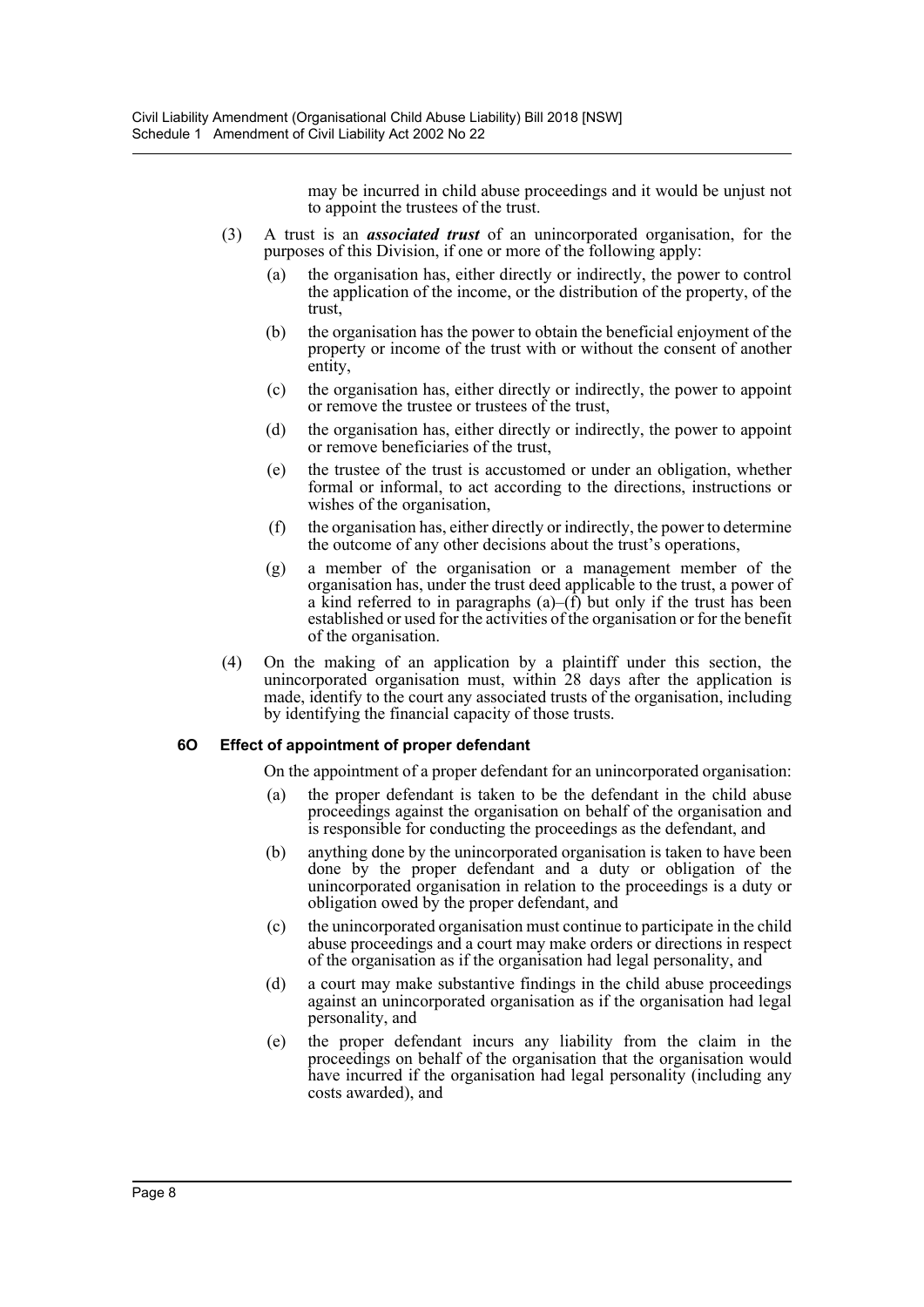- (f) the proper defendant may rely on any defence or immunity that would be available to the organisation as a defendant in the proceedings if the organisation had legal personality, and
- (g) any right of the unincorporated organisation to be indemnified (including under a policy of insurance) in respect of damages awarded in a claim in child abuse proceedings extends to, and indemnifies, the proper defendant, and
- (h) if more than one proper defendant is appointed, the proper defendants must file a single defence and proceed as a single defendant.

## **6P Special provisions applying when trustees of associated trust appointed**

- (1) Despite any Act or other law or instrument (including any trust deed), the trustees of an associated trust of an unincorporated organisation may do one or more of the following:
	- (a) consent to be appointed by the organisation as a proper defendant,
	- (b) supply any information about the trust that may be required under this Division, including identifying the financial capacity of the trust,
	- (c) apply trust property to satisfy any liability incurred by the trustee as a proper defendant in child abuse proceedings.
- (2) Liability of a trustee of an associated trust incurred by the trustee as a proper defendant in child abuse proceedings is limited to the value of the trust property.
- (3) The satisfaction of any liability incurred by a trustee of an associated trust as a proper defendant in child abuse proceedings is a proper expense for which the trustee may be indemnified out of the trust property, irrespective of any limitation on any right of indemnity a trustee may have.
- (4) A trustee of an associated trust is not liable for a breach of trust only because of doing anything authorised by this section.
- (5) The provisions of this section are declared to be Corporations legislation displacement provisions for the purposes of section 5G of the *Corporations Act 2001* of the Commonwealth in relation to the provisions of the Corporations legislation generally.

**Note.** Section 5G of the *Corporations Act 2001* of the Commonwealth enables a State to displace the operation of the provisions of the Corporations legislation of the Commonwealth in favour of provisions of State laws that are declared under State law to be Corporations legislation displacement provisions for the purposes of that section. See, in particular, section 5G (4) and (11) of the *Corporations Act 2001* of the Commonwealth in relation to the displacement effected by this section.

(6) In this section:

*liability* incurred by the trustee as a proper defendant in child abuse proceedings includes any unpaid judgment debt arising from the proceedings, any amount paid in settlement of the proceedings and any costs associated with the proceedings.

# **Division 5 Rules**

# **6Q Rules of court**

(1) The Uniform Rules Committee under the *Civil Procedure Act 2005* may make rules, not inconsistent with this Part, for or with respect to any matter that by this Part is required or permitted to be prescribed by rules or that is necessary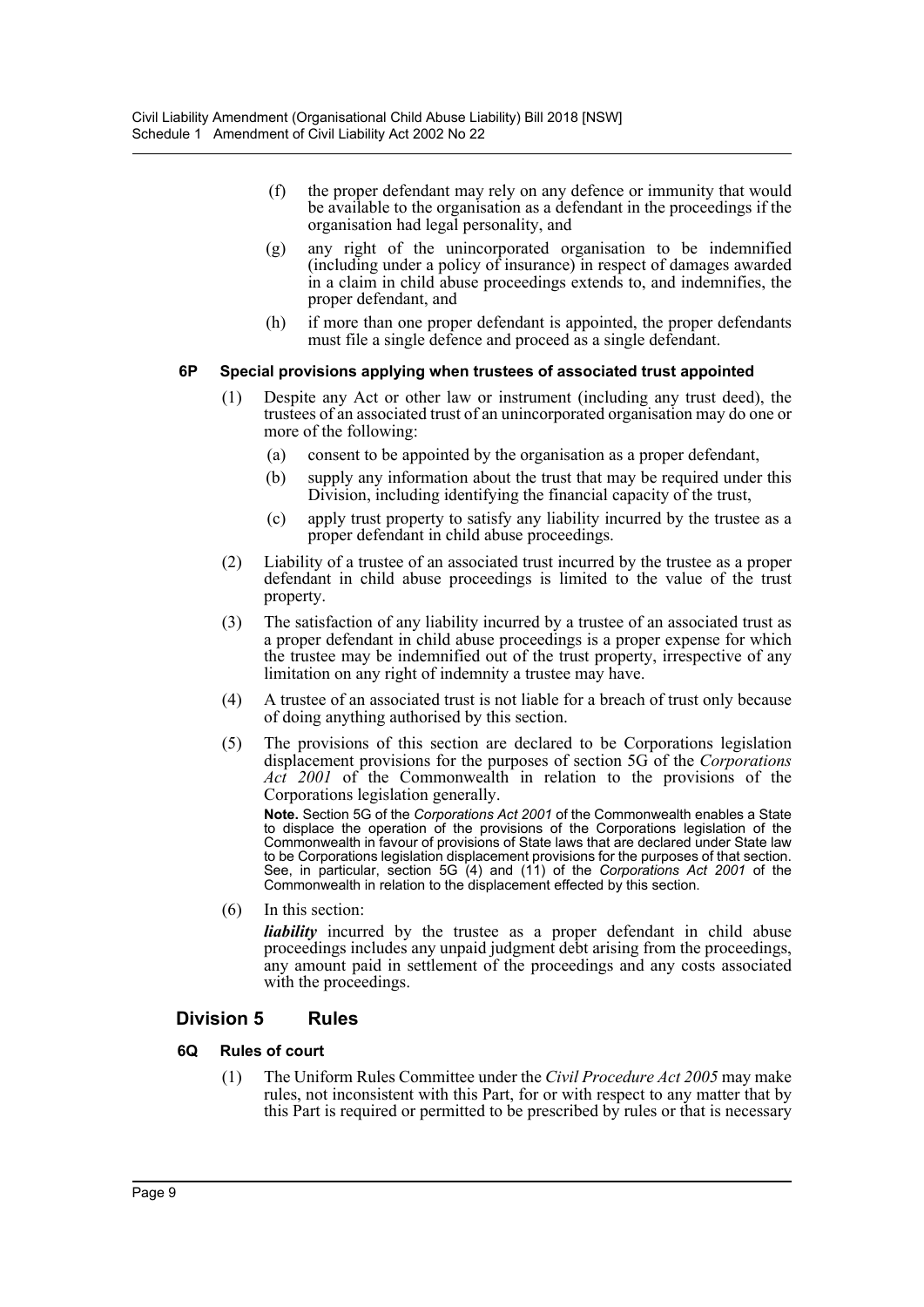or convenient to be prescribed by rules for carrying out or giving effect to this Part.

- (2) In particular, the rules may make provision for or with respect to the following matters:
	- (a) the practice and procedure to be followed in respect of proceedings under this Part and any matters incidental to or relating to that practice and procedure,
	- (b) the protection of the privacy of plaintiffs,
	- (c) the duties of registrars and other officers of a court in relation to or for the purpose of the operation of this Part,
	- (d) the forms to be used in connection with the operation of this Part.
- (3) Rules made by the Uniform Rules Committee for the purposes of this Part are to form part of the rules made by that Committee under the *Civil Procedure Act 2005*.

#### **[5] Schedule 1 Savings and transitional provisions**

Insert at the end of clause 1 (1):

any Act that amends this Act

## **[6] Schedule 1**

Insert at the end of the Schedule, with appropriate Part and clause numbering:

# **Part Provisions consequent on enactment of Civil Liability Amendment (Organisational Child Abuse Liability) Act 2018**

## **Definition**

In this Part:

*amending Act* means the *Civil Liability Amendment (Organisational Child Abuse Liability) Act 2018*.

## **Liability of organisation for child abuse by associated individuals**

Section 6F, as inserted by the amending Act, applies only in respect of child abuse perpetrated after the commencement of that section.

#### **Organisations vicariously liable for child abuse perpetrated by employees**

Section 6H, as inserted by the amending Act, applies only in respect of child abuse perpetrated after the commencement of that section.

#### **Proper defendant**

Division 4 of Part 1B of this Act extends to child abuse proceedings in respect of abuse perpetrated before the commencement of that Division.